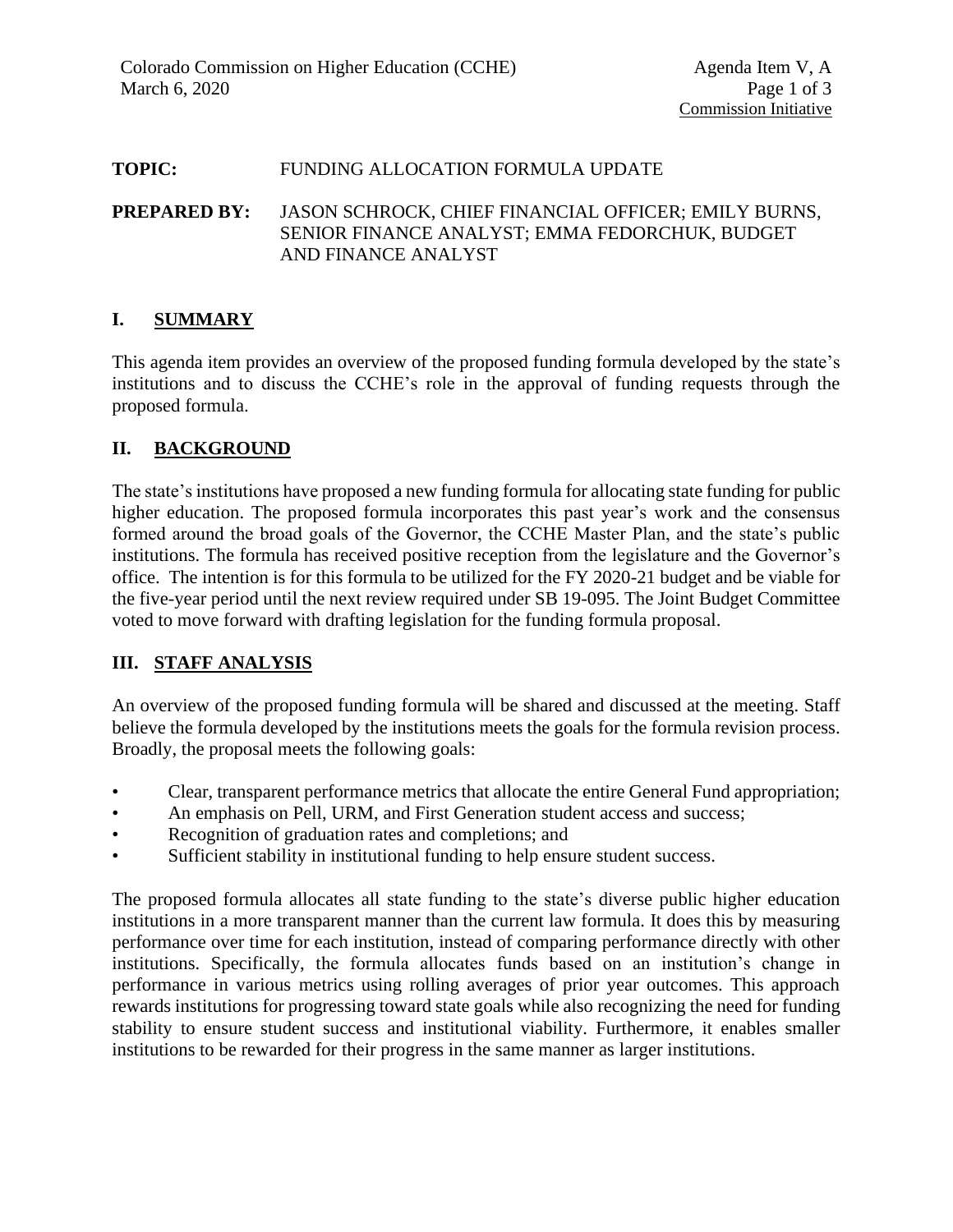The metrics, and weights assigned to each to allocate funding, are as follows. The weight given to each category could be adjusted each year if desired.

Resident enrollment -- 10% Credential production -- 5% Pell students -- 20% Underrepresented minority students -- 20% Retention rate -- 20% Graduation rate -- 20% First Generation students - 5%

Institutions that demonstrate greater improvement in these metrics will receive larger increases in funding. Therefore, this proposal creates an incentive for institutions to improve directly in the funding allocation methodology, and rewards institutions for making progress on the state's higher education goals.

In addition to allocating funding through the above metrics, the proposal allows for targeted, initiative-based funding in a separate part of the formula for individual governing boards. Each governing board would have the opportunity to formally state its need for a specific level of additional funding in a more transparent manner than the current funding formula. These initiatives could be requested through the annual Governor's budget request and subjected to CCHE approval. This separate component of the formula also includes a metric to provide funding to institutions based on their enrollment of first-generation students.

The Joint Budget Committee has voted to draft legislation to enact the statutory changes needed to implement the formula starting with FY 2020-21. Staff is developing proposed language for the legislation regarding CCHE's role in approving funding requests from institutions for specific initiatives through the formula.

## **IV. STAFF RECOMMENDATIONS**

Staff recommends that the Commission provide comment regarding its role in approval of funding requests through the formula to guide the preparation of language for inclusion in legislation.

## **V. STATUTORY AUTHORITY**

**23-18-306 Duties and powers of the commission – department - role and mission factors and performance metrics - consultation with interested parties - facilitator - reports - definition – repeal**

(5.5) (a) Commencing in 2019 and every five years thereafter, the commission shall review the funding formula established pursuant to this section and, by November 1, 2019, and November 1 every five years thereafter, submit a report to the governor, the joint budget committee of the general assembly, and the education committees of the senate and the